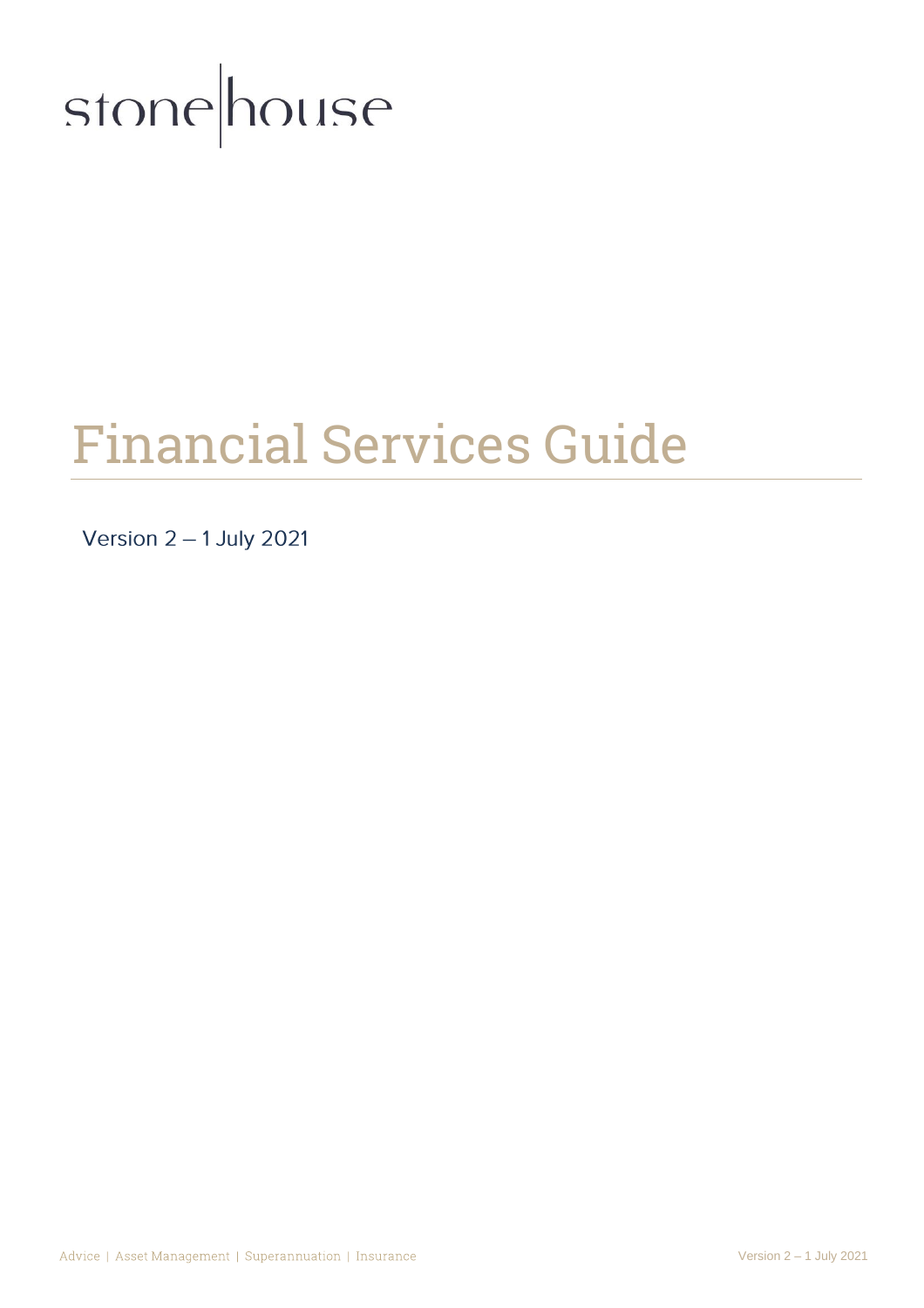# What is the purpose of this Financial Services Guide (FSG)?

This Financial Services Guide aims to provide you with information to help you decide whether the financial services we offer meet your needs. It includes information on:

- Who is Stonehouse and how to contact them:
- Who is your Adviser and how they can be contacted;
- **O** The types of financial services and products we can provide to you;
- How we are paid; and
- Who to contact if you are unhappy with our services.

#### Who will be providing the financial services?

Stonehouse holds an Australian Financial Services Licence and is responsible for any advice your Adviser provides. A summary of the Stonehouse Licence details are as follows:

**Stonehouse Financial Partners Pty Ltd -** Australian Business Number: 32 637 863 613 Australian Financial Services Licence Number: 520339

| ADD: Level 20, 110 Mary   | <b>PO:</b> GPO Box 460, | P: (07) 3871 4944 |
|---------------------------|-------------------------|-------------------|
| Street, Brisbane QLD 4000 | Brisbane QLD 4001       | F: (07) 3871 4955 |

**Email:** [service@stonehousegroup.com.au](mailto:service@stonehousegroup.com.au) **Web:** [www.stonehousegroup.com.au](http://www.stonehousegroup.com.au/)

## Who is Stonehouse?

Stonehouse is a privately-owned financial planning and investment management firm that can be traced back to 1974. Stonehouse in its current form was forged through the consolidation of two successful financial planning firms and obtained its own Australian Financial Services Licence in 2006.

Since then, Stonehouse has flourished through its core values of private ownership and the tailoring of individual wealth management strategies incorporating the very highest quality financial assets available throughout the Australian and international investment markets. The consistent and prudent approach to the management of client's financial matters has seen Stonehouse grow its presence to include various locations throughout Queensland and New South Wales including Brisbane, Sydney, Noosa and the Gold Coast.

#### Not Independent

Although Stonehouse is privately-owned, we are unable to meet the definition of 'Independence' under Section 923A of the Corporations Act for the following reason:

• We may receive commissions when we recommend personal insurance policies, i.e. Life, TPD, Trauma, Income Protection, etc.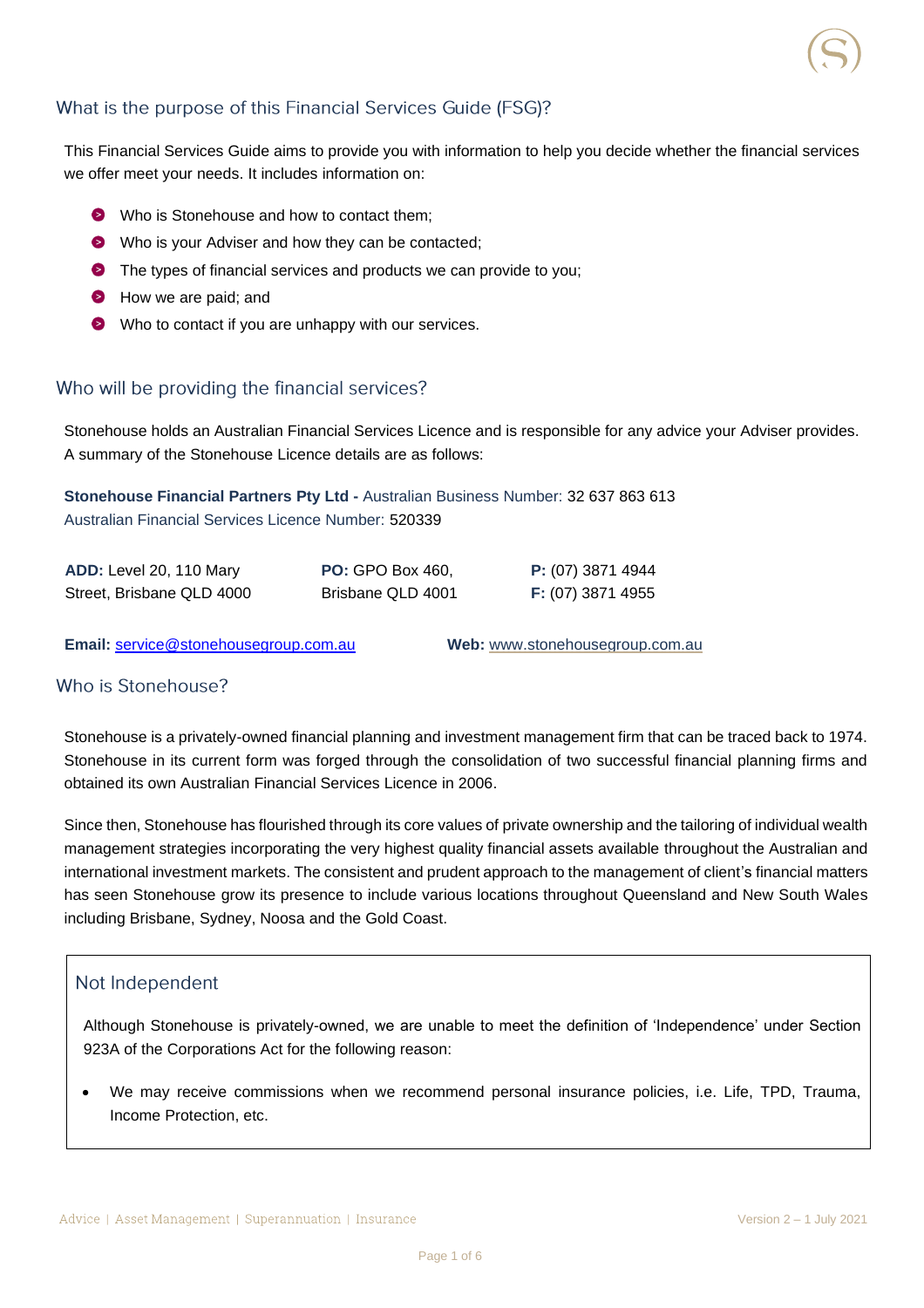## **Personalised Advice**

You will receive a Statement of Advice (SoA) for any personal advice provided that takes into account your objectives, financial situation and needs. An SoA is a record of our advice, and sets out the basis on which it has been developed, the fees payable, and any potential conflicts of interest that you need to be aware of when deciding whether to rely on the advice. If we provide further advice to you and your personal circumstances have not altered significantly or the basis of our advice does not change, we may provide the advice to you verbally but a record of this advice can be made available to you on your request. To request this information please contact us by phone, email or fax (details provided below). This information will be held on file up to 7 years.

If we recommend a particular financial product to you (other than securities) we will provide you with a Product Disclosure Statement (PDS) which will assist you in making a decision about a particular product. The PDS contains information about the product's key features, significant benefits, risks and fees.

## Who is my Adviser?

Your Adviser acts on behalf of Stonehouse. They are professionally qualified, highly experienced and properly authorised to advise on your financial and investment needs. Ongoing education and development for all Advisers is part of the Stonehouse culture. Adviser qualifications meet and often exceed ASIC requirements and each Adviser keeps routinely informed on changes to economic, legislative and investment market conditions.

Stonehouse is committed to providing you with professional advice and personal service, both now and in the future, to help you achieve your financial objectives. For further information regarding your Adviser please refer to the Adviser Profile provided with this Financial Services Guide.

# What financial services can Stonehouse provide?

Stonehouse offers a broad range of financial advisory services, including:

- O Overall financial strategy and planning;
- **Investment portfolio advice and management**
- **P** Personal superannuation and Self-Managed Super Funds (SMSF's);
- Retirement planning;
- Wealth accumulation / creation;
- **O** Taxation minimisation;
- **O** Wealth protection, including life, disability and critical illness insurances;
- Cash flow management;
- **Debt reduction;**
- **B** Estate planning;
- **Gearing**; and
- Succession planning.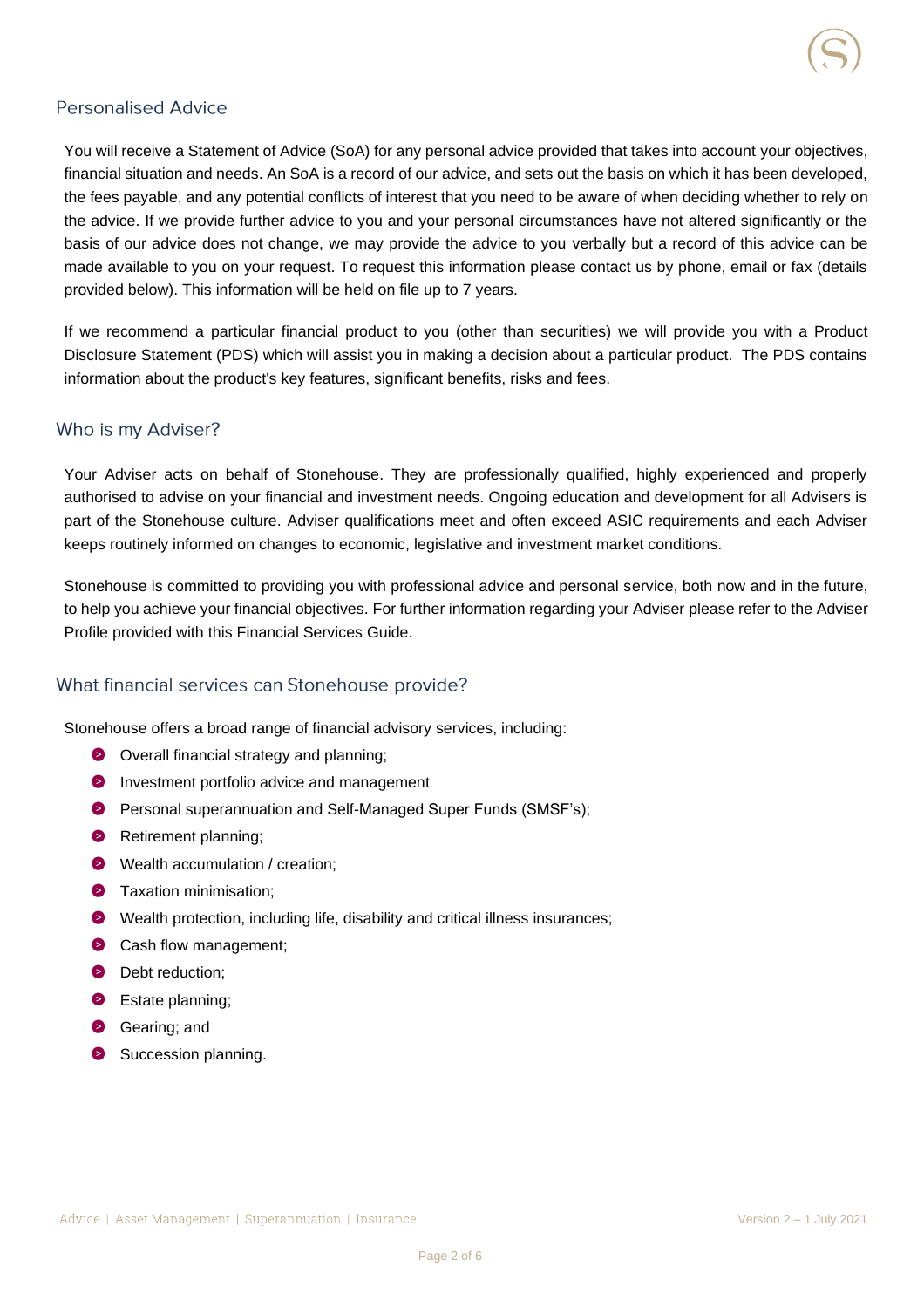Stonehouse is licensed to deal in the following financial products:

- **O** Managed investment trusts, including Investor-directed portfolio services;
- Superannuation;
- **Deposits**;
- **G** Government debentures, stocks & bonds;
- Securities:
- **E** Life insurance investments:
- **O** Life insurance risk products;
- Retirement savings accounts; and
- **Margin lending.**

Each financial product we recommend has undergone extensive research. Only products included on our Approved Product List (APL) are recommended by our Advisers to ensure the highest quality advice. We will only recommend a product to you after considering its suitability to your individual needs, objectives, and financial situation.

Regular reviews of our recommendations are conducted to ensure the ongoing suitability of our advice to your situation.

## Will the advice be tailored to your financial circumstances?

Yes. To ensure we provide you with suitable financial advice we will ask you questions about your individual financial situation, needs and objectives before we make any recommendations. You have the right not to provide this information, however, without all relevant information, we may be unable to provide you with appropriate advice. We will notify you in the SoA of the possible consequences of not disclosing your full personal details, and you should consider the implications carefully.

# Are there risks associated with implementing recommendations?

We will explain any significant risks associated with implementing our recommendations and also discuss and develop an appropriate risk profile for you. You should ask us to clarify any risks that you do not understand.

# What personal information do you keep on file?

We keep a record of your personal information, including details of your financial situation, needs and objectives. We will also keep file notes of any discussions of significance we have with you and recommendations made. If you wish to review your file, please ask your Adviser.

Stonehouse is committed to ensuring the confidentiality and security of your personal information. Our Privacy Policy outlines how we manage personal information and is available on request by contacting Stonehouse on (07) 3871 4944 or visiting our website at www.stonehousegroup.com.au.

# Providing instructions to Stonehouse (e.g. to buy or sell my investments)?

You may specify how you would like to give us instructions, for example in writing, by telephone, email or other means. Instructions provided by telephone will be noted and acted on accordingly.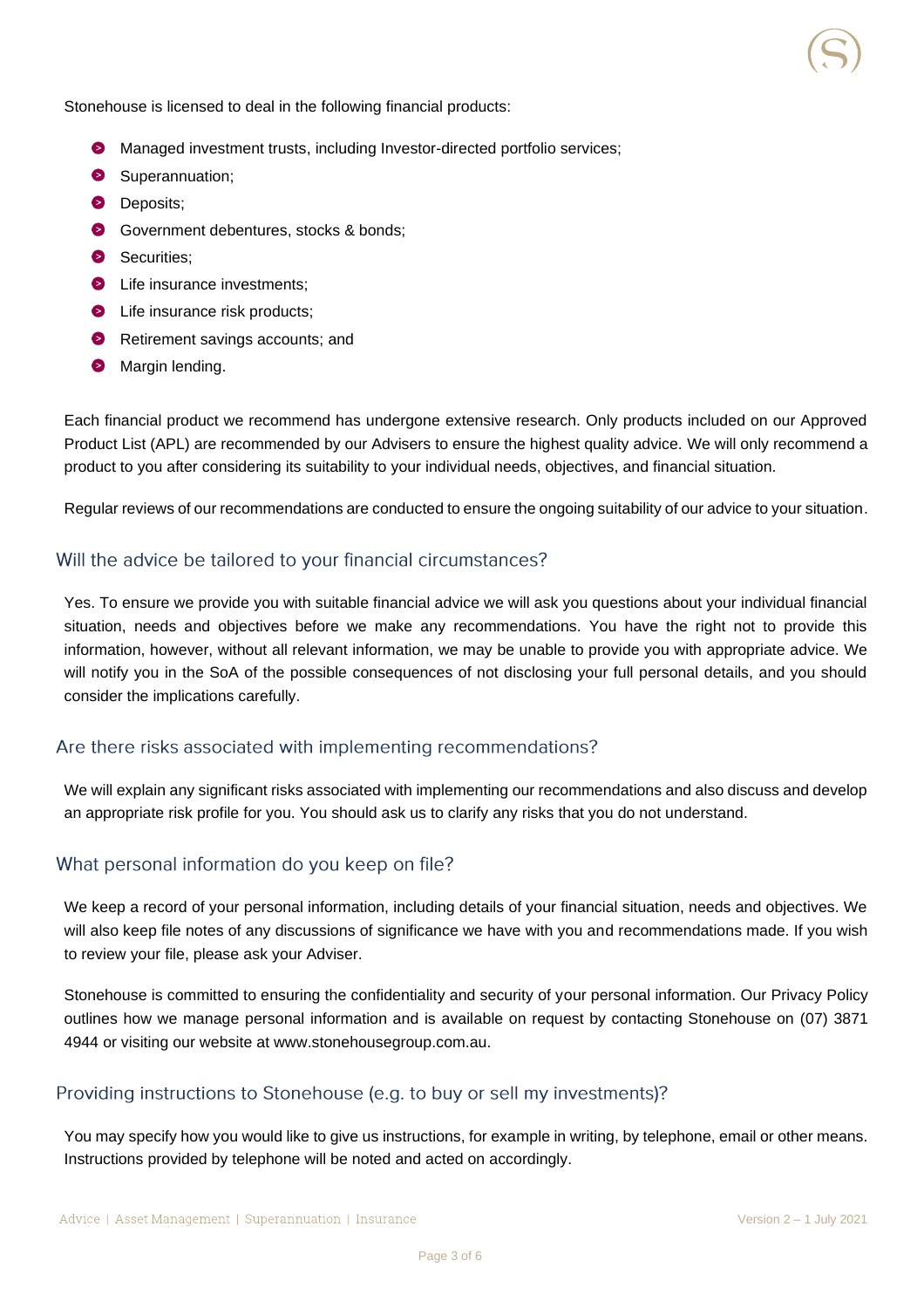## How will I pay for the service?

The specific fees payable to Stonehouse will be explained by your financial Adviser and disclosed in your SoA. Stonehouse may charge for services provided through any one, or combination of the following:

#### **Professional fees:**

Stonehouse Advisers may charge professional fees for strategic advice provided based on an estimation of the time required to research, formulate, prepare and present the advice. These fees are advised to you during the consultation process and are payable on the presentation of our advice. Depending on the services you require, set fees range from nil to \$27,500 (incl. GST). Our maximum hourly charge for services is \$550 (incl. GST) per hour.

#### **D** Investment advice:

Fees payable for the provision of investment advice is typically charged as a combination of the following:

#### o Implementation fees

Stonehouse may be remunerated for the implementation of your investment. This fee may vary dependant on the nature of the advice and the type of investment recommended. Typically, implementation fees are a quoted fixed amount or range from 0% to 4.4% (incl. GST) of the initial investment value and are deducted from the investment capital upon implementation (e.g. \$50,000 with an implementation fee of 3.3% equals \$1,650 incl. GST).

#### o Ongoing Advice Fees

Stonehouse may charge a fee for the ongoing servicing and review of your financial assets and situation. This is usually referred to as an Ongoing Advice Fee (OAF). The maximum annual OAF is 2.2% per annum of the funds under management (incl. GST) or an agreed indexed fee of up to \$55,000 (incl. GST).

#### o Brokerage / Transaction Fees

For clients with a direct share portfolio under the management of Stonehouse who are not paying an Ongoing Advice Fee, a brokerage / transaction fee of up to 2.2% (incl. GST) will apply for each trade (e.g. a \$10,000 share purchase with a transaction fee of 2.2% equals \$220 incl. GST).

#### Wealth protection advice:

Remuneration that may be paid to Stonehouse for the implementation of wealth protection insurance is funded by the product provider, based on the level of premium. This remuneration is not an additional cost to you.

#### o Initial Remuneration

Stonehouse may receive initial commission of between 0% and 66% of the first year's premium (e.g. \$1,000 with initial commission of 66% equals \$660).

#### o Ongoing Remuneration

Stonehouse may receive ongoing commission of between 0% and 33% of each subsequent year's premium (e.g. \$1,000 with ongoing commission of 22% equals \$220 per annum).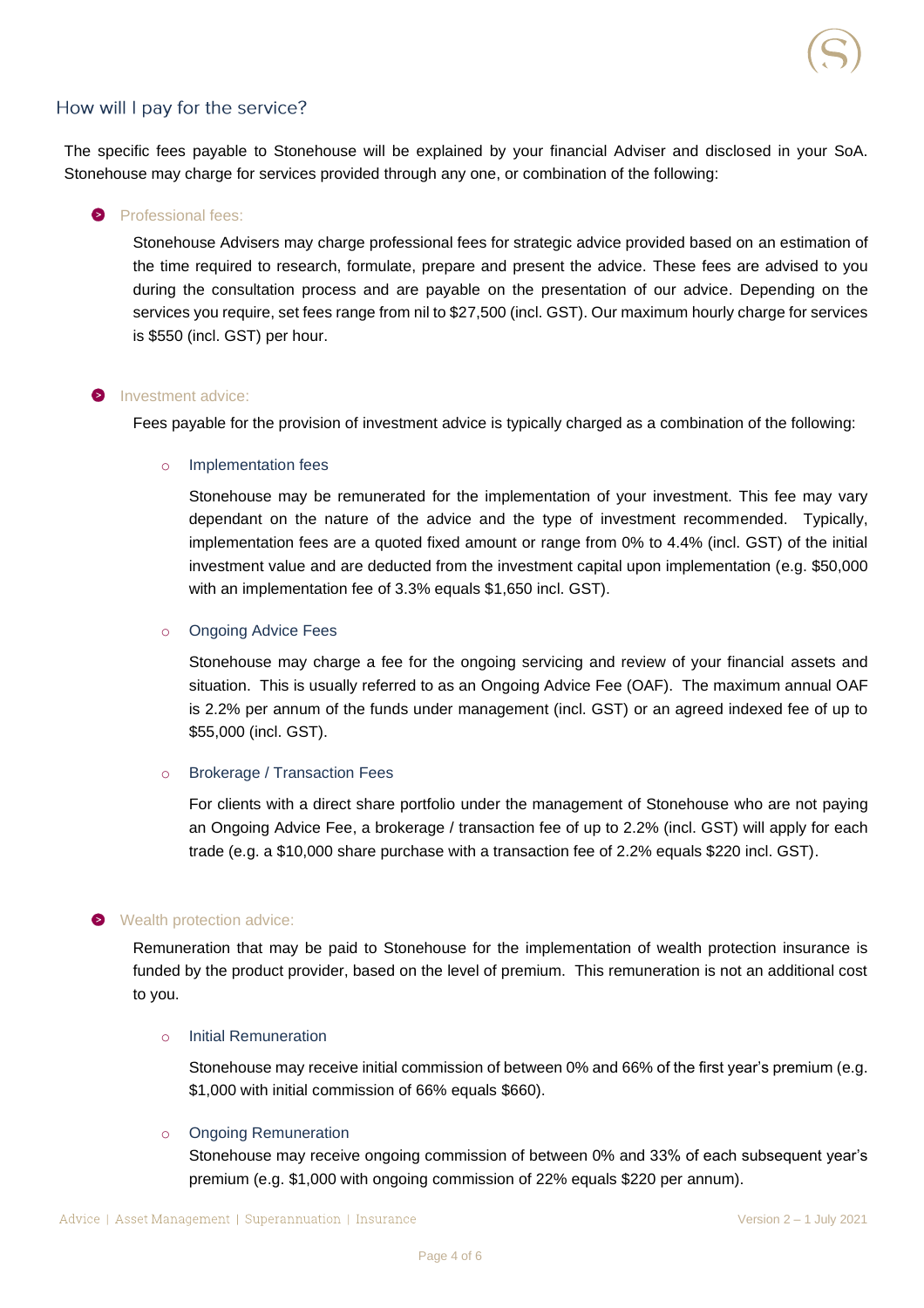#### **Pro-bono advice:**

As a service to the community, Stonehouse Advisers may undertake the provision of financial services on a pro bono basis. This is most commonly available to charities, educational and religious groups which provide not-for-profit services to the community.

A note on fees: While this document provides you with an outline of all possible fees payable through the provision and implementation of financial planning advice, actual fees payable will be discussed with you and also clearly disclosed in your Statement of Advice (SoA). All payments are received by Stonehouse.

Because Stonehouse Financial Partners Pty Ltd receives commissions from life insurance companies it is not 'independent', 'impartial' or 'unbiased' in the provision of its services. The Corporations Act states that if a licensee receives commissions from a product issuer it cannot claim to be independent, impartial or unbiased.

#### How is my Adviser paid?

All Advisers are salaried employees. In addition, they may receive bonuses based on the achievement of Key Performance Indicator's (KPI's) in several areas including quality of advice, compliance, teamwork, client satisfaction, financial, workflow and education targets.

From time to time Advisers may receive 'soft-dollar' incentives and gifts of up to \$300 only. This includes occasional items such as sporting event tickets and the like. Stonehouse keeps a register that is available for viewing on request.

## Does Stonehouse receive any other remuneration?

Stonehouse is a privately owned financial planning practice. There is no ownership of Stonehouse by any financial institution, nor does Stonehouse own or distribute any of its own financial products.

## **Relationships with Product Providers**

Our Advisers may receive minor refreshments, entertainment or training conducted by product providers, if they are less than \$300 in value from any single source over the course of a year. These are disclosed in our public register.

Stonehouse does negotiate reduced charges on some investments or products it may recommend. Any benefits negotiated are passed onto clients. Stonehouse does not accept any form of incentive in these arrangements.

Stonehouse has no relationships with any product providers however Stonehouse Directors, Andrew Stewart and Ben Hancock, are also Directors and partial shareholders of Core Value Asset Management Pty Ltd, the investment manager of the Core Value Portfolio (CVP) - a managed investment scheme registered with and regulated by the Australian Securities and Investment Commission (ASIC). Neither Andrew or Ben receive any referral fees or remuneration in relation to the fund however as shareholders they are entitled to a portion of any profits generated from the investment management operations. If an investment in the CVP is recommended, Andrew and Ben may benefit as shareholders.

Stonehouse advisers may recommend investments in the CVP and where an adviser receives an interest, it will be disclosed in your Statement of Advice (SoA) or Record of Advice (RoA).